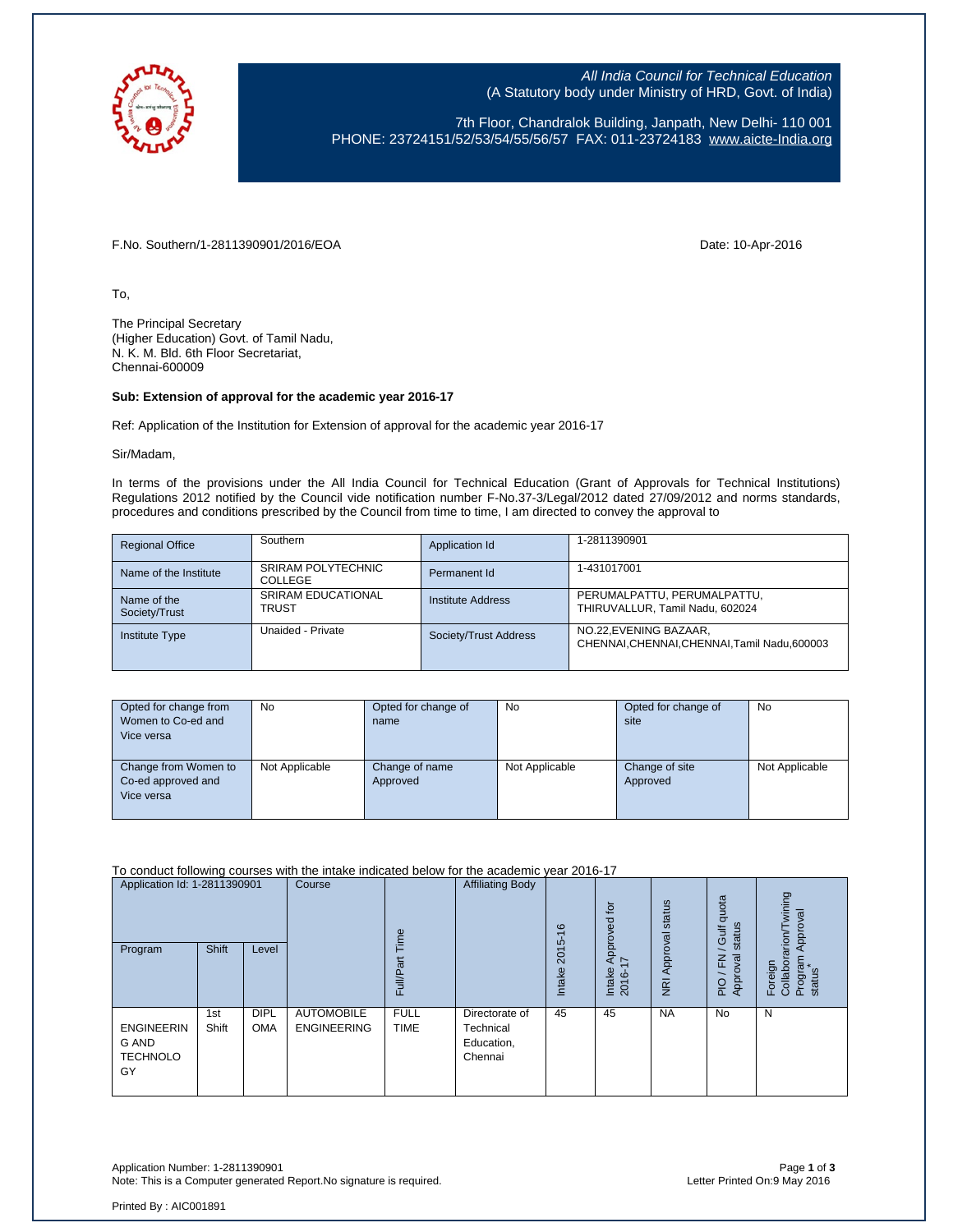

## All India Council for Technical Education (A Statutory body under Ministry of HRD, Govt. of India)

7th Floor, Chandralok Building, Janpath, New Delhi- 110 001 PHONE: 23724151/52/53/54/55/56/57 FAX: 011-23724183 [www.aicte-India.org](http://www.aicte-india.org/)

| <b>ENGINEERIN</b><br>G AND<br><b>TECHNOLO</b><br>GY        | 1st<br>Shift | <b>DIPL</b><br><b>OMA</b> | <b>CIVIL</b><br><b>ENGINEERING</b>                                                         | <b>FULL</b><br><b>TIME</b> | Directorate of<br>Technical<br>Education,<br>Chennai | 45 | 45 | <b>NA</b> | No        | N |
|------------------------------------------------------------|--------------|---------------------------|--------------------------------------------------------------------------------------------|----------------------------|------------------------------------------------------|----|----|-----------|-----------|---|
| <b>ENGINEERIN</b><br><b>G AND</b><br><b>TECHNOLO</b><br>GY | 1st<br>Shift | <b>DIPL</b><br><b>OMA</b> | <b>COMPUTER</b><br><b>ENGINEERING</b>                                                      | <b>FULL</b><br><b>TIME</b> | Directorate of<br>Technical<br>Education,<br>Chennai | 45 | 45 | <b>NA</b> | <b>No</b> | N |
| <b>ENGINEERIN</b><br><b>G AND</b><br><b>TECHNOLO</b><br>GY | 1st<br>Shift | <b>DIPL</b><br><b>OMA</b> | <b>ELECTRICAL</b><br><b>AND</b><br><b>ELECTRONICS</b><br><b>ENGINEERING</b>                | <b>FULL</b><br><b>TIME</b> | Directorate of<br>Technical<br>Education,<br>Chennai | 60 | 60 | <b>NA</b> | No        | N |
| <b>ENGINEERIN</b><br><b>G AND</b><br><b>TECHNOLO</b><br>GY | 1st<br>Shift | <b>DIPL</b><br><b>OMA</b> | <b>ELECTRONICS</b><br><b>AND</b><br><b>COMMUNICATI</b><br><b>ONS</b><br><b>ENGINEERING</b> | <b>FULL</b><br><b>TIME</b> | Directorate of<br>Technical<br>Education,<br>Chennai | 60 | 60 | <b>NA</b> | <b>No</b> | N |
| <b>ENGINEERIN</b><br><b>G AND</b><br><b>TECHNOLO</b><br>GY | 1st<br>Shift | <b>DIPL</b><br><b>OMA</b> | <b>MECHANICAL</b><br><b>ENGINEERING</b>                                                    | <b>FULL</b><br><b>TIME</b> | Directorate of<br>Technical<br>Education,<br>Chennai | 90 | 90 | <b>NA</b> | <b>No</b> | N |

The above mentioned approval is subject to the condition that SRIRAM POLYTECHNIC COLLEGE shall follow and adhere to the Regulations, guidelines and directions issued by AICTE from time to time and the undertaking / affidavit given by the institution along with the application submitted by the institution on portal.

In case of any differences in content in this Computer generated Extension of Approval Letter, the content/information as approved by the Executive Council / General Council as available on the record of AICTE shall be final and binding.

Strict compliance of Anti-Ragging Regulation:- Approval is subject to strict compliance of provisions made in AICTE Regulation notified vide F. No. 37-3/Legal/AICTE/2009 dated July 1, 2009 for Prevention and Prohibition of Ragging in Technical Institutions. In case Institution fails to take adequate steps to Prevent Ragging or fails to act in accordance with AICTE Regulation or fails to punish perpetrators or incidents of Ragging, it will be liable to take any action as defined under clause 9(4) of the said Regulation.

## **Note: Validity of the course details may be verified at www.aicte-india.org**

 **Dr. Avinash S Pant Vice - Chairman, AICTE**

Copy to:

- **1. The Regional Officer,** All India Council for Technical Education Shastri Bhawan 26, Haddows Road Chennai - 600 006, Tamil Nadu
- **2. The Director Of Technical Education,** Tamil Nadu